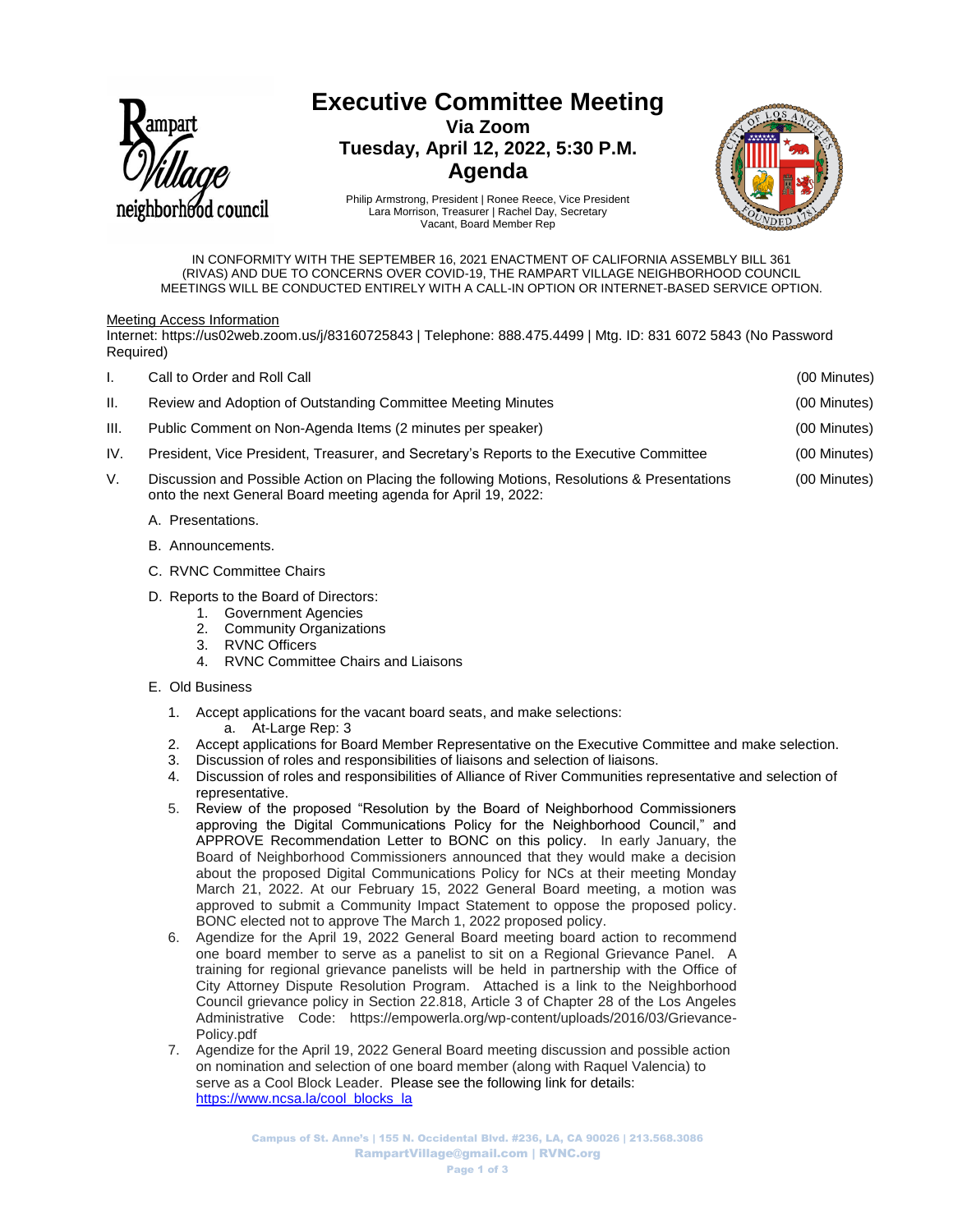- 8. Agendize to have the assigned member(s) present the updated Rampart Village Neighborhood Council Inventory Reports to the General Board for final Board review and approval.
- 9. Agendize for discussion and possible action at the April 19, 2022 General Board meeting follow-up on the Central LA virtual community workshop to develop a community-driven action plan to improve walking and biking safety focusing on neighborhood schools of Commonwealth Avenue ES, Frank Del Olmo, and Lafayette Park PC.
- 10. Agendize for the April 19, 2022 General Board meeting discussion and possible action on the 2021-2022 Outreach Plan for the RVNC and on planning for and scheduling of a Board Retreat to set priorities for the RVNC and develop an action plan to accomplish those priorities

## F. New Business

- 11. APPROVE March 2022 MER.
- 12. Agendize for discussion and possible action at the April 19, 2022 General Board meeting a presentation by the Beverly Vermont Community Land Trust (BVCLT) for, and a motion to approve, a Neighborhood Purpose Grant to the BVCLT in an amount of up to \$5000 to support educational and shared community-building efforts through community gardening workshops.
- 13. Agendize for discussion and possible action at the April 19, 2022 General Board meeting a presentation by the Harmony Project for, and a motion to approve, a Neighborhood Purpose Grant in an amount of up to \$3000 to invest in the Harmony Project's instrument inventory, allowing them to expand their work and enroll new students who are currently on a wait list. Each student who is enrolled in this program is provided an instrument to take home and care for as their own during their time in the program. Harmony Project assumes all repair and maintenance costs associated with the instruments and also ensures that students are able to swap their instruments for size-appropriate instruments as they grow.
- 14. Agendize for discussion and possible action at the April 19, 2022 General Board meeting a presentation for, and a motion to approve, a Neighborhood Purpose Grant in an amount not to exceed \$5000 to the Levitt Pavilion for the 2022 concert season.
- 15. Agendize for discussion and possible action at the April 19, 2022 General Board meeting a presentation by Community Warriors4Peace regarding their completion of the resource fairs for which the RVNC provided a Neighborhood Purpose Grant.
- 16. Agendize for discussion and possible action at the April 19, 2022 General Board meeting a presentation by Teresa Sebastian, Project Navigator, Central City Neighborhood Partners regarding their Water and Energy Conservation Workshop.
- 17. Agendize for discussion and possible action and a presentation at the April 19 General Board meeting Metro's Vermont Transit Corridor Project to provide faster and more reliable transit service along Vermont Avenue, from Hollywood to the 105 Freeway.
- 18. As recommended by the RNVC PPPWLU committee, agendize for discussion and possible action at the April 19, 2022 General Board meeting approval of a letter of support regarding the conditional use permit requested for 3378 W. 1st St., Los Angeles, CA 90004 located at the corner of Virgil and 1st. St.
- 19. Agendize for discussion and possible action to support the United to House LA ballot initiative in creating the Los Angeles Program to Prevent Homelessness and Fund Affordable Housing, which funds a robust set of housing policies that the City of Los Angeles has consistently underfunded—thereby contributing to our homelessness crisis. Please see the following link for details: https://www.unitedtohousela.com/intiativeoverview
- 20. Agendize for discussion and possible action at the April 19, 2022 General Board meeting a community impact statement for Council File: 21-0002-S149 for the City of Los Angeles to include in its 2021-2022 State Legislative Program SUPPORT for Senate Bill 679 (Kamlager), to establish a Los Angeles County Affordable Housing Solutions Agency IF AMENDED to ensure that the bill provides proportional representation for the City of Los Angeles in the Agency's governance and a proportionate distribution of funds for the City based on its affordable housing obligations.
- 21. Agendize for the April 19 RVNC General Board meeting discussion, possible action, and a presentation on how the RVNC could collaborate with the Southwest Voter Registration Education Project to organize a steering committee to implement a voter registration project in the Rampart Village Neighborhood.
- 22. Agendize for discussion and possible action at the April 19, 2022 General Board meeting a map of existing and proposed electric vehicle charging station within the Rampart Village boundaries.
- 23. Agendize for discussion and possible action at the April 19, 2022 General Board meeting collaborating with other NCs, including the Greater Wilshire Neighborhood Council, to stage an in-person candidate forum for CD 13, possibly in May.